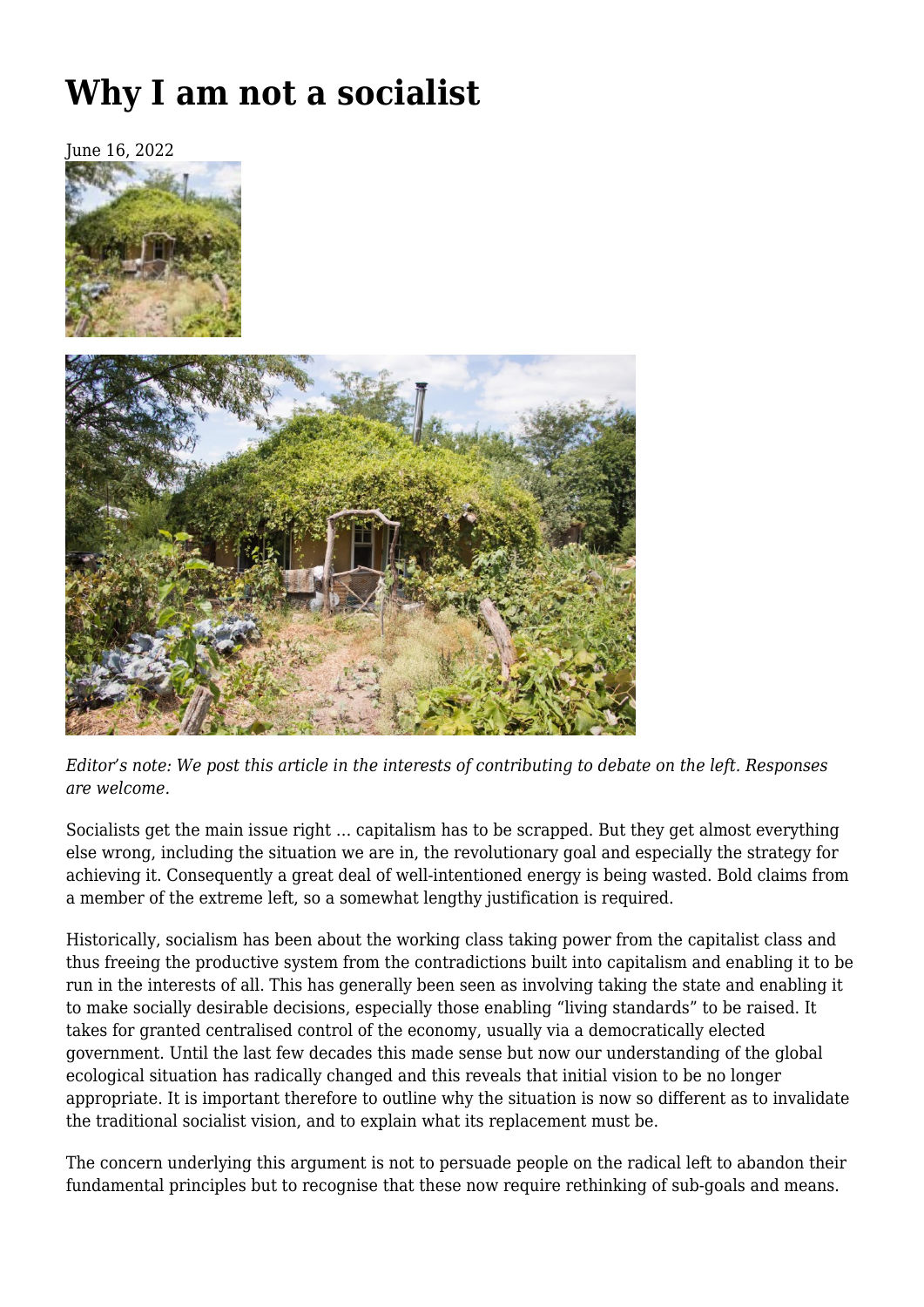### **The sustainability predicament**.

It was not until the middle of the last century that it began to become evident that the biophysical sustainability of the planet was being threatened by the quest for limitless growth and affluence. It is now clear that the basic cause of the multi-faceted global predicament is that there is far too much producing and consuming going on, meaning that we have gone through the limits to growth. For instance the ecosystems of the planet are being destroyed because far too much is being taken out of nature an far too much waste is being dumped back into it, resources are dwindling, causing conflicts and resource wars.

Unfortunately the magnitude of the overshoot is not generally recognised. The "footprint" measure put forward by the World Wildlife Foundation (2018) indicates that to provide the average Australian with food, settlement area, water and energy takes about 7 ha of productive land. Therefore if the 9.8 billion people expected to be on earth by 2050 were by then to have risen to Australia's present "living standard" about 70 billion ha would be needed. But there are only about 12 billion ha of productive land on the planet, so if only a quarter of it is left for nature we Australians right now are using an average of almost 10 times the amount it would be possible for all to use.

Others indicate worse multiples. (Wiedman et al., 2014, Hickel, 2018.) And the difficulty in securing resources is continually increasing. Ore grades are falling, water, soil and food sources are becoming more problematic.

However this has only been an indication of the present grossly unsustainable situation. We must add the effect of economic growth. If 9.8 billion people were to rise to the GDP per capita Australians would have in 2050 given 3% p.a. economic growth, then total world economic outptut would be approaching 18 times the present amount. But the present amount is grossly unsustainable: the WWF estimates that we'd need 1.7 planet Earths to meet the present global resource demand sustainably.

Few people, including those of the red or green variety, have any idea of the magnitude of the problem. If we are to achieve a sustainable and just world we in rich countries will have to go down to consuming resources at something like one-tenth of our present per capita rates. (For the detailed numerical argument see Trainer 2021.)

The commonly held "tech-fix" position denies that there are grounds for concern here, on the assumption that technical advance will enable economic growth to continue indefinitely without growth in resource use or ecological impact. However this faith that economic growth can be "decoupled" from resource demand and ecological impact has now been contradicted by a large amount of evidence.

Anyone still unaware of this should consult the massive studies by Hickel and Kallis, Parrique et al., and Haberl et al. The second lists over 300 studies and the third refers to over 850. Despite constant effort to improve productivity and efficiency, in general growth of GDP is accompanied by growth in resource use. (Wiedmann et al., 2014.) And in fact the trends are getting worse. The demolition of the decoupling faith has been central in the rise of the Degrowth movement.

This understanding of our situation rules out the revolutionary goal most socialists have traditionally held, which has been to take control of the industrial system from the capitalist class and to apply it to enabling all to rise to high "living standards". This "productivist" strand has traditionally been prominent in socialist thinking. Indeed some recent socialists have argued strenuously for the "ecomodernist" quest for increasing output to achieve "fully automated luxury communism". (Phillips 2012, Scharzar 2012 and Bastani 2019.)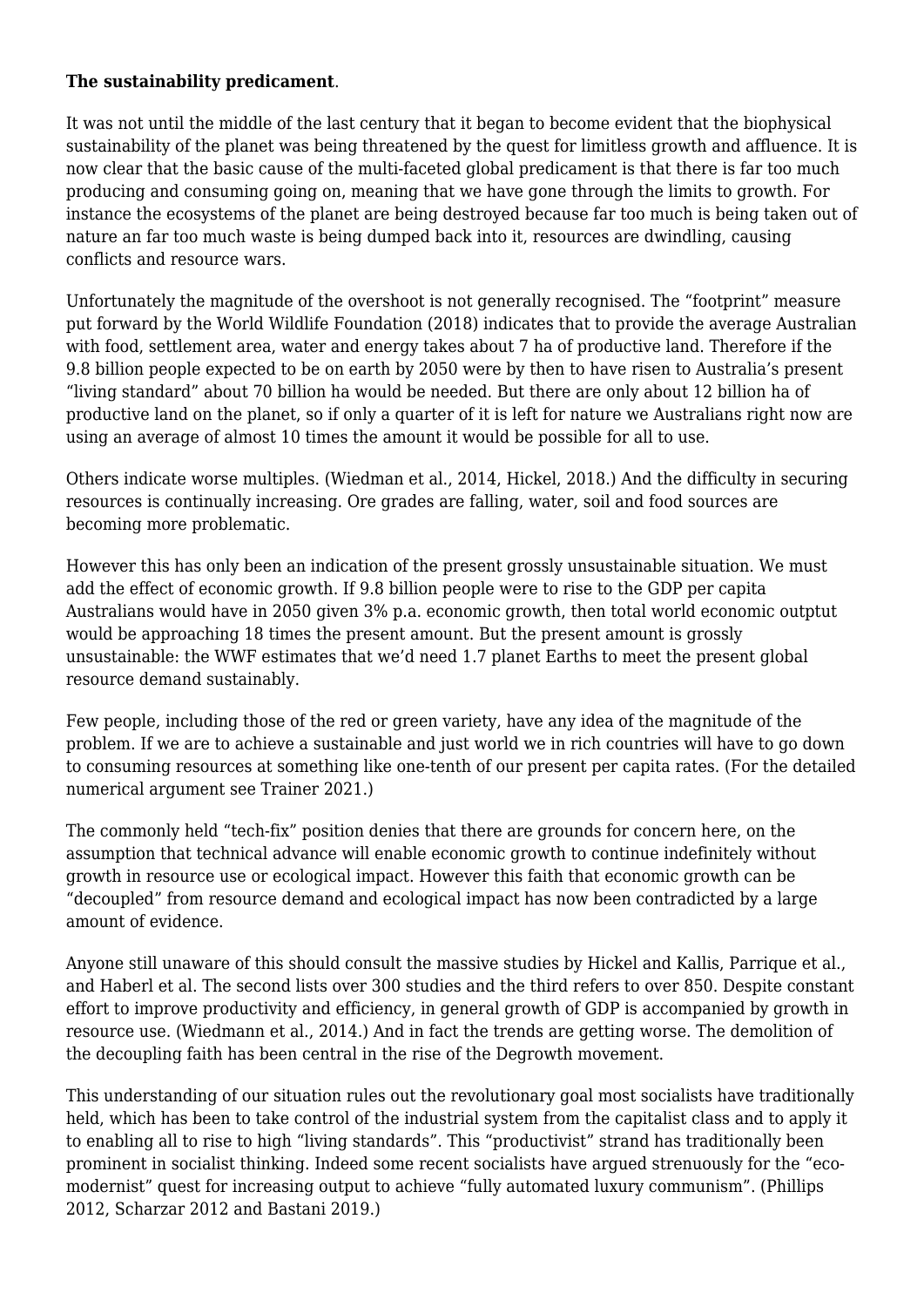Various recent "Eco-socialists" recognise that resource scarcity is problematic and that a satisfactory post-capitalist society would need to moderate demand but none of these come to terms with the magnitude of the reductions required. When this is focal it can be seen that the revolutionary goal cannot be "normal" rich word "living standards". The recently emerging "Ecosocialists" recognise this but most if not all of the prominent advocates including Kovel, (2007), Albert on "Parecon", (2003), Lowy (2015), Bellamy-Foster (2008), Sarkar (1999), and Smith (2016), do not deal with the crucial, game-changing fact that the good society cannot be an affluent society. Nor does the account of "Inclusive Democracy", (1997) put forward by Fotopoulos. Few if any refer to any need for very large scale reductions in GDP and per capita "living standards" or to the cultural problem involved in radically simple lifestyles and systems. It is not realized that a thorough going socialism which maintained commitment to economic growth and high "living standards" would still accelerate us towards ecological collapse.

## **What then must the goal be?**

It follows from the foregoing account that the goal must be a society in which all the world's people could live well on a very small fraction of the present rich world average per capita resource consumption and ecological impact. If present rates are far too high and technical advance is not going to cut them down sufficiently then there can be no other option.

This cannot be done in anything like the present economic system, which has to not only maintain present levels of production and consumption but to constantly increase them. Nor can it be done in a reformed version of the present system as most within the Green New Deal camp assume. It can only be done by transition to a completely different kind of economic system.

The purpose of The Simpler Way project has been to show that given the nature of the limits to growth situation a sustainable and just society has no option but to be characterised by the following elements:

- Mostly small, self-sufficient localised communities.
- Community self-government via participatory democracy.
- Zero-growth economies, driven by needs and welfare not profit or market forces., and managed and maintained by their citizens.
- Predominance of values to do with cooperation not competition, collectivism not individualism and above all materially simple lifestyles and systems.

There could still be (small) cities, modern medicine, universities, professionals, sophisticated technologies and (socially useful) high-tech R and D. But there would be little in the way of trade, travel, tourism, a finance industrialisation, globalisation , factories, urbanism, centralisation or statelevel bureaucracy.

The probability of achieving such a transition must at present be rated as poor, but that is not relevant here. The point is that if the foregoing arguments regarding limits and technical fixes are sound then there is no alternative; a sustainable society capable of providing well for all has to be some kind of Simpler Way.

This goal contradicts the common socialist vision of post-capitalist society, especially with respect to centralisation. As will be made clearer below, the new communities cannot be established by or run from the centre. The (small, remnant) "state" can only be a facilitating, monitoring, coordinating etc. agency under the control of federated towns and regions. This is because the primary prerequisite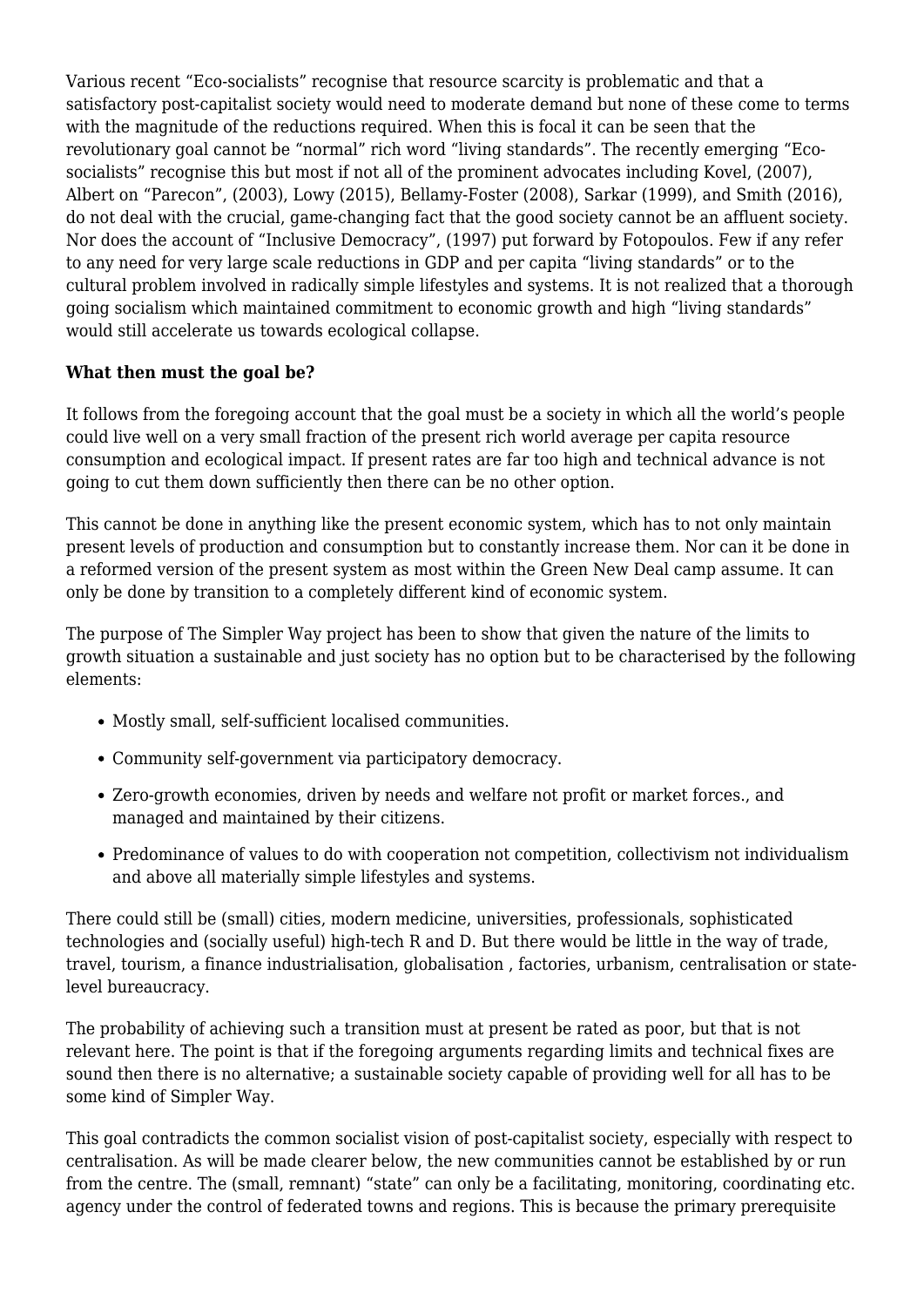for a satisfactory post-affluence society is cultural. It is to do with ideas, values and dispositions, and these can only emerge from grass-roots conditions and experience and cannot be given taught or imposed or enforced by the state no matter how powerful it is.

This highlights what I see as Marx's most serious mistake, the failure to grasp the significance of culture. He analysed primarily in terms of economics, politics and power and gave little attention to the significance of culture for the nature of the good society or the means to achieving it. All that was required of the working class for revolutionary purposes was that they become "a class for itself", meaning little more than being for the overthrow of the system and, in Lenin's terms, ready to follow the vanguard party. As Avineri (1968) points out, in the immediate post take-over period of the revolution Marx expected there to be only a "crude communism" in which there would still be the old unsatisfactory attitudes and ideas regarding property, work, income, competition and acquisitiveness. Workers would still be in the habit of working for a boss, for wages, would still accept division of labour, put up with alienation, and, most importantly here, would still be focused on the acquisition of property and material wealth. He thought that only in in the later postrevolutionary stage of transition to communism would these dispositions be overcome, via a transformation of mentality or culture.

That might have been a satisfactory position in times when the goal could be gearing the newly captured industrial system to the welfare of the workers. But as has been explained that cannot now be the defining goal of the revolution. The immediate goal must be to achieve a cultural revolution which establishes the understandings, values and dispositions without which transition from capitalism towards a simpler way is impossible.

Marx criticised Hegel for not thinking that the economic structure was the fundamental determinant of a society, and therefore he said Hegel should be stood on his head. The foregoing argument means that it is Marx who should now be stood on his head.

A related but lesser issue is Marx's insistence that the means of production must not be privately owned. In my firm view most production should be carried out by private firms … in the hands of small family or cooperative groups, functioning within their communities according to strict social guidelines and oversight, and motivated by the new ideas, values and dispositions. As a "homesteader" I know at first hand the profound life satisfaction that comes with getting one's "oikos" into good shape, the senses of empowerment, autonomy, competence and achievement, the freedom to do it your way, and the enjoyment of the beautiful landscape, devices, systems and gardens it has taken years to establish. The good citizen would obviously be deeply committed to the cooperative pursuit of the public good and the welfare of others, but being able to work/play in one's own patch is extremely important. And when the purposes of production are a) to pay for the relatively few goods one needs to purchase, and b) to enjoy helping to meet the needs of one's fellow citizens, then in a community that will not support socially undesirable ventures it is not likely that tycoons will emerge.

However all large enterprises should be publicly owned; in an economy that has undergone marked degrowth and has no interest payments (interest is not possible in a steady-state economy), there will be no place for private investors and shareholders. (See TSW: The New Economy.)

Above all the socialist perspective assumes that the revolutionary initiative lies with the centre, with the new rulers of the state. Again that might have been the appropriate orientation in all previous revolutions, but now it is not. Conditions have disqualified it. The limits to growth have determined firstly that the state cannot run millions of sustainable settlements and secondly that it cannot establish them in the first place. These communities can only form and work if they emerge from lived experience at the grassroots level. People must learn from the conditions they live in that the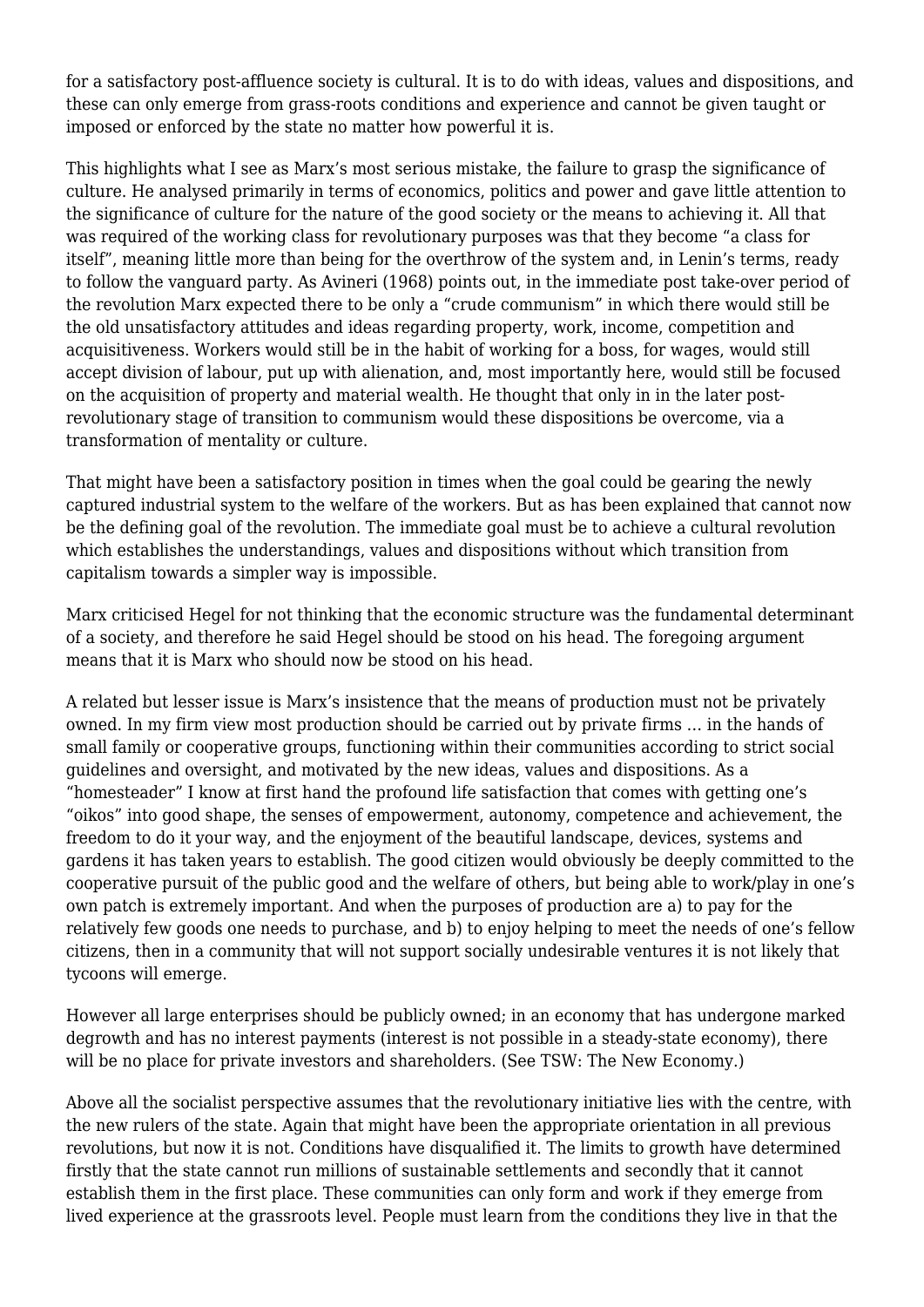new attitudes and practices are essential. These conditions and experiences will produce motivation by radically new ideas, values and dispositions focused on localism, community autonomy, cooperation, solidarity, citizen self-government and non-material sources of life satisfaction. Again governments cannot create or impose these cultural elements.

Thus the limits to growth predicament makes this revolution unlike any before because it determines that cultural change is the fundamental prerequisite. The shift in consciousness will have to gather momentum long before capitalism can be swept aside. This aligns with the anarchism of Kropotkin and Tolstoy who prioritized the development of the appropriate vision, not the development of a vanguard party or the taking of state power. (Marshall, 1992, pp. 372.) The latter are important problems and tasks but they cannot be achieved until Stage 2 of the revolution, (… and they will then probably be relatively minor issues, if Stage 1 goes well; see below.)

"But …" the socialist is likely to protest, "… being in control of the state would enable the new ways to be introduced and facilitated. Control of the state will make it possible to work on that shift in mass consciousness." But consider the faulty logic here. There are only two ways that the control of the state for Simpler Way purposes could come about. The first is via some kind of coup whereby power is seized by a vanguard party which has the intention of implementing The Simpler Way, and then converting uncomprehending masses to it. That is not plausible. The second path would be via the election to government of a party with a Simpler Way platform. But that could not happen unless the (cultural or ideological) revolution for a Simpler Way had previously been won. A Simpler Way party could not be elected to control of the state until after it had persuaded the majority of people to its ideas and proposals. Thus, that revolution would be essentially constituted by the development of widespread acceptance of the Simpler Way vision. Taking state power would then become conceivable, as a consequence of the revolution.

So our focal task here and now is to work on the cultural problem, not to try to take state power. In my view the left in general has failed to appreciate any of this (although Gramsci's discussion of hegemony could be said to have moved in the right direction.)

### **Revolutionary strategy: How might the transition be made?**

The preceding section argued that traditional state-centred socialist strategy is quite mistaken, especially at this early stage of the revolution. Certainly radical revision of the (remnant) state will eventually be necessary but effort should not go into attempting to do that at this point in time. Apart from the above cultural argument, there is the strong case that capitalism cannot be defeated; it is far too deeply entrenched. It is not just that the capitalist class owns the media, most wealth, most of the economy, and the major political parties (largely via campaign contributions), it has also firmly established capitalist ideology as the indubitable taken-for-granted world view among people in general, including the deplorables and the excluded. How then can we get rid of it?

We can't…but it is in the process of getting rid of itself. As Marx saw its contradictions will eventually destroy it. Numerous analysts argue that the process is well underway. Central in Simpler Way transition theory is the conviction that we are heading for a time of great troubles, a global beakdown that could be terminal for humankind, and that there is no possibility of avoiding this now. The reasons (detailed in Trainer, 2020) include:

- The enormity and urgency of the changes required (e.g., less than a decade to deal effectively with climate. (Levin, 2018, Steffen, 2020.)
- The worsening petroleum supply difficulties in the Middle East (Ahmed, 2017) and likely in the fracking arena (Hughes 2016, Cunningham 2019, Whipple 2019, Cobb, 2019), and declining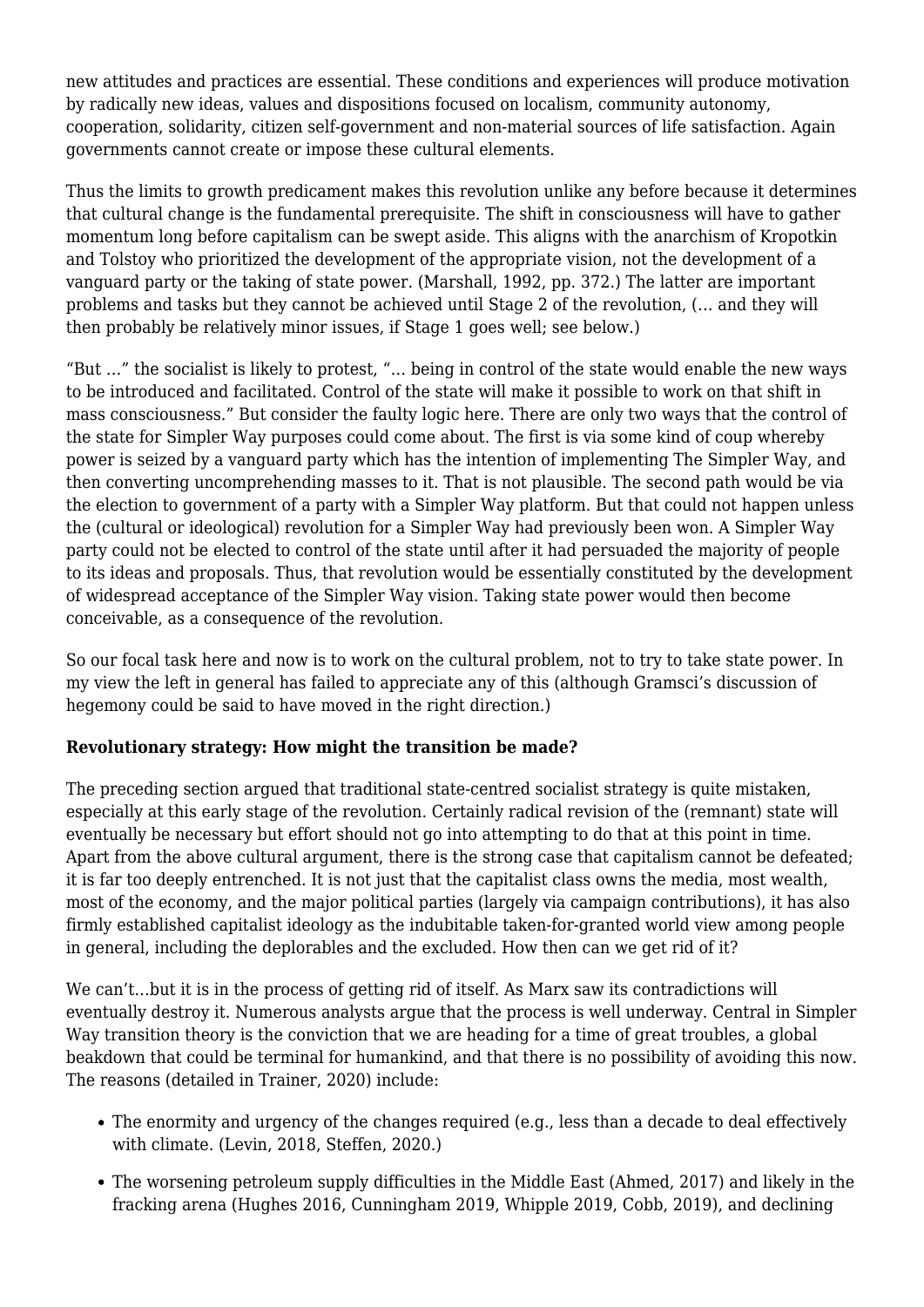energy return on energy invested values.

- The many other biophysical difficulties reducing the capacity of economies to deal with the accelerating problems tightening the limits noose, including water scarcity, fisheries decline, deteriorating mineral grades, accelerating costs of ecological disruption including climate change, toxicity of ecosystems, agricultural soil damage and loss, ocean acidification, and sea rise. These will cut into the diminishing resources available to apply to solving system difficulties.
- The huge and rising global debt figures.
- The problems interact, compound and positively feedback toward run-away consequences.
- Existing political institutions are not capable of making changes of the magnitude required. Fierce resistance would flare, especially on the part of the rich since the "degrowth" solution involves eliminating vast quantities of productive capacity and therefore of factories and businesses, investment opportunities, globalisation, trade and finance activity.
- Ruling elites incapable of questioning growth and market forces have no idea that capitalism is cause of the chaos or what to do to resolve it, other than to shore up capitalism knowing that the goal must be to "get the economy going again". Thus they will further deprive the masses in order to give capital what it wants, and they will increase repression to contain the dissent thereby generated.

Many analysts have detailed how the combined effects are likely to lead to catastrophic breakdown in the global economy, including Mason 2003, Korowicz, 2012, Morgan, 2013, Kunstler, 2005, Greer, 2005, Bardi, 2011, Randers 2012, Collins 2021, and Duncan 2013.

The best outcome would be a Goldilocks depression that is not so savage as to eliminate any hope of reconstruction but severe enough to force people towards the above alternative. That is not the most likely outcome but it is the one to be worked for.

The implications for strategy contradict socialist assumptions on a number of issues in addition to the concern with centralisation and taking the state there is the belief that the worker is the agent of change. The above perspective is that the unique conditions of this revolution determines that everyone especially neighbours, are the ones who can and must do the job. This also clashes with the assumption is that a vanguard party must lead.

Perhaps the most heretical implication is, "Do not confront capitalism". This contradicts the socialist's fundamental assumption that we must get rid of the old before the new can be built, on the rubble left by the probably violent struggle. However the historically unique situation we have now entered indicates the possibility of a non-confrontational strategy, one that involves turning away and "ignoring capitalism to death", and as the system self-destructs beginning to build aspects of its replacement. (This does not deny the need to confront over specific threats, such as saving threatened ecosystems.)

Versions of this turning away strategy are increasingly being endorsed and practiced, for instance among the large scale Andean peasant movements, Zapatistas, Campesinos, Catalans and the Rojavan Kurds. (See also, Appfel-Marglin, 1998, p. 39; Relocalise, 2009; Mies and Shiva, 1993; Benholdt- Thompson and Mies; 1999, Korten, 1999, p. 262; Rude, 1998, p. 53, and Quinn, 1999, pp. 95, 137.)

## **What then is to be done?**

The answer is, "prefigure". This is the term anarchists use to refer to the effort to build here and now within the existing society aspects of the desired alternative society. Many have adopted this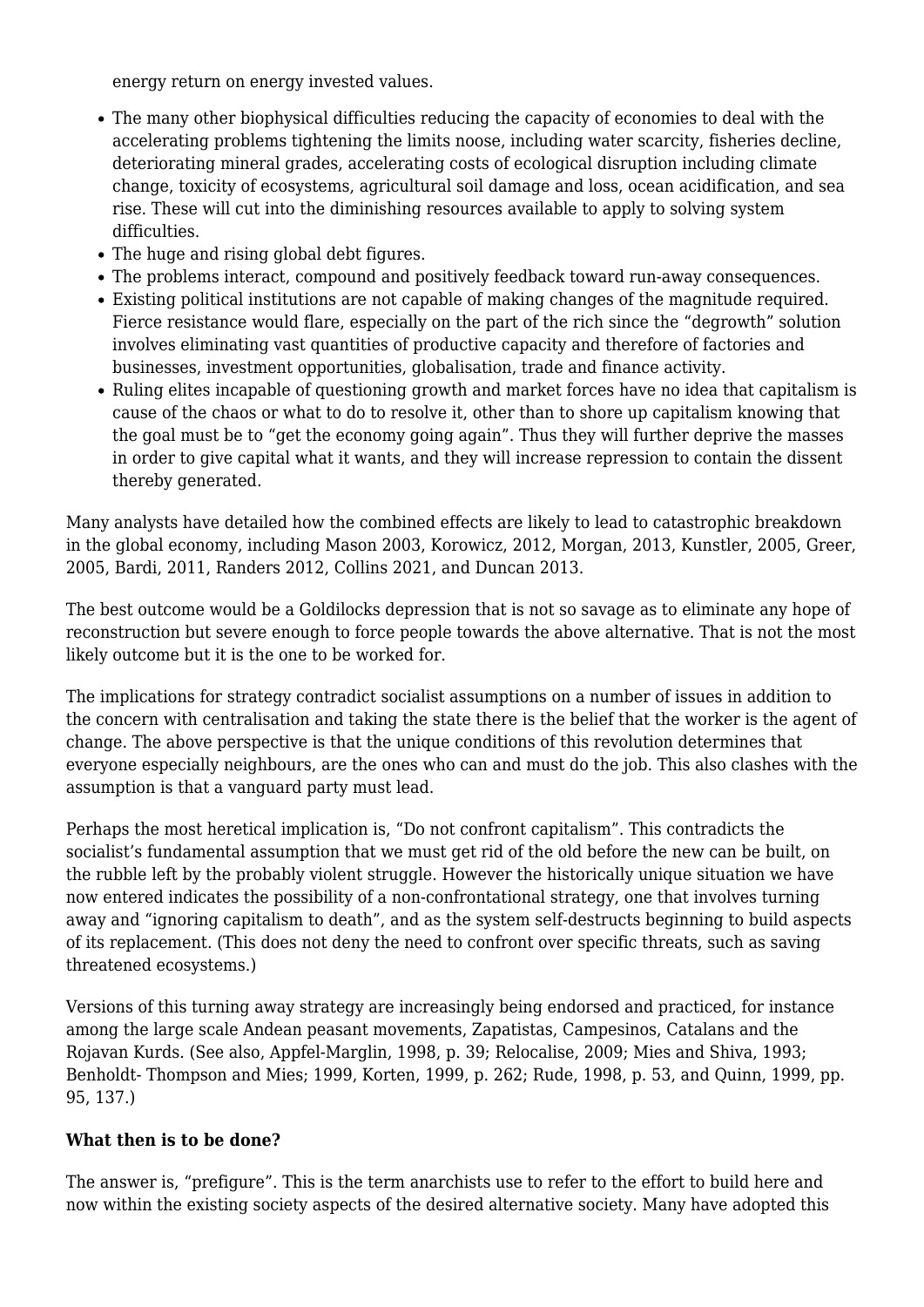outlook of not waiting until the old system has been swept away and not prioritising fighting head-on against it (Rai, 1995, p. 99; Pepper, 1996, pp. 36, 305; Bookchin, 1980, p. 263). (Obviously there are also other things to do as well, including teaching and writing.)

Socialists have traditionally been very hostile to and scathing of this strategy. They have seen it as naïve and mistaken, incapable of seriously threatening capitalism and guaranteed to be quickly crushed if it ever did. But as has been argued above, since the advent of the limits to growth conditions have changed and consequently goals and appropriate strategies have changed, now making prefiguring the most subversive action that can be undertaken.

The point of prefiguring can easily be misunderstood. It is not primarily to increase the number of post-revolutionary ways that exist, and the assumption is not that just setting up post-revolutionary arrangements one by one will lead to these eventually having replaced consumer-capitalist ways. The main point is educational/ideological. By becoming involved in the many emerging local initiatives activists are likely to be in the most effective position to acquaint participants and onlookers with the Simpler Way perspective, and with the need to eventually go on from the present localist preoccupations to the more distant Stage 2 problem of dealing with growth, the state, the market and the capitalist system. (See further below.) The point is in other words, cultural and educational. It has been stressed above that the problem is cultural the need to help large numbers to recognise the desirability of the new ways. Establishing small examples of the radical new arrangements is likely to be the best way to help people to see the desirability of those ways, and to see the need to abandon conventional ideas, systems and values. It is not assumed that this will automatically happen; a great deal of effort needs to go into using the prefigured examples as devices to illustrate and drive home the possibility and sense of adopting them.

This process is in fact well underway. Many groups, agencies, communities and indeed local councils are to some extent involved in establishing post-capitalist ways and illustrating and explaining their virtues. Most notable have been the Eco-village and Transition Towns movements but much more numerous have been the participants in Third World initiatives such as the Campesina, Zapatista, Ubuntu and Swaraj movements. The Senegalese government intends to establish 1400 Eco-villages. (St Ong, 2015.) Leahy's (2009, 2018) account of the African Chikukwa initiative compares the futility of goading peasants to compete on the international food export markets with the development of highly self-sufficient permaculture villages. The Rojavan Kurds have established remarkable levels of local self government despite intense military harassment. (Trainer, 2018.) The publication ROAR and the Symbiosis organisation are documenting these kinds of initiatives and contributing to the increasing realisation of the possibility and importance of ordinary people taking collective control of their local communities.

## **Stage 2 of the revolution.**

The forgoing discussion has only been about the first stage of this revolution, where the focus is primarily on achieving the cultural goal. Only if this is more or less successful then structural change at the macroscopic level would become possible. Following is an indication of the direction the later events in the transition might take.

As local economies become more widespread and elaborate and as the global economy deteriorates it will become increasingly obvious that scarce national resources must be deliberately and rationally devoted to the production of basic necessities, as distinct from being left for market forces to allocate to the most profitable purposes. There will always be items that towns cannot produce for themselves. In general most of these can come from surrounding regions, including grain and dairy produce, appliances, various materials, and tools and light machinery such as irrigation equipment (…although the Remaking Settlements, Trainer, 2019, study finds that surprisingly little would need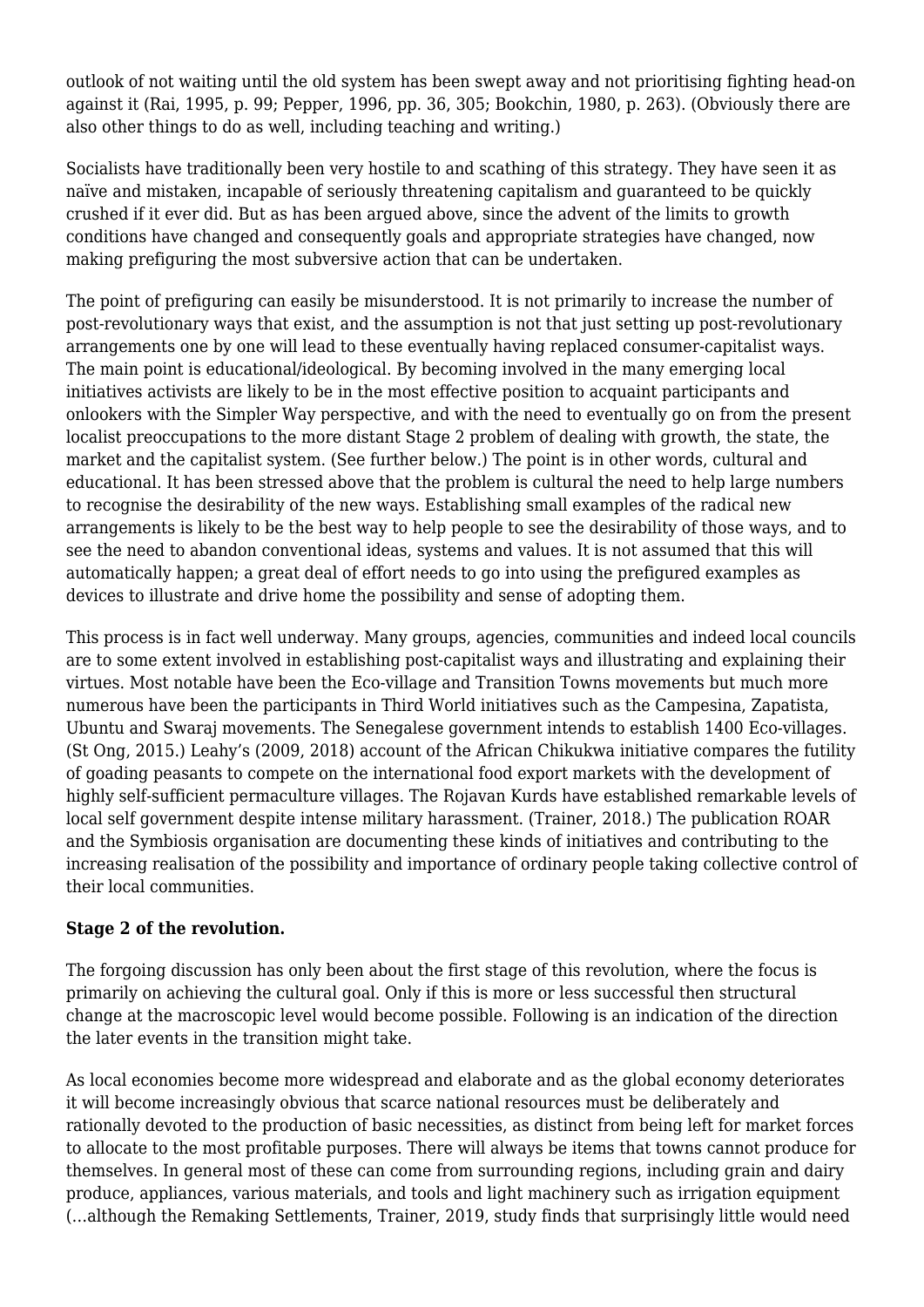to be imported from further afield.) However some will have to come from more distant sources such as steel and cement works. It will therefore be necessary for all towns and regions to be able to import these few but crucial items from the national economy, and to be able to produce some of these to export into it.

These conditions will generate the pressure that in time will force states to carry out revolutionary change in national economies. People will become acutely aware that scarce national resources must not be wasted but must be devoted to providing settlements and regions with the crucial materials and manufactures they cannot produce for themselves. This will require planning to distribute to all towns the opportunity to produce and export some few items, so that they can pay for their importation of those few they need. There will also be tasks and functions that must be planned and administered from the centre, such as allocating water use throughout a river basin, and facilitating the movement of workers from moribund industries to new ones.

Thus the survival imperatives emanating from the grass roots will force central governments to greatly increase intervention, planning, regulation and restructuring. It might at first sight seem that this means the emergence of or need for greatly increased state power. On the contrary it is likely to be a process whereby power is taken away from the centre, and whereby citizens exercise increasing control over central governments, via their town assemblies. The tone will shift from making requests on the state to making demands, and then to taking increasing power over the planning and decision making processes.

It will be increasingly recognized that the local is the only level where the right decisions for selfsufficient communities can be made. Thus the remnant state-level agencies will in time become controlled by and servants of the towns and regions, run via typical anarchist processes involving thoroughly participatory town self-government feeding into federated systems for dealing with wider issues. Eventually all significant decisions including those concerning national policies, will be made by town assemblies voting on options brought down to the town level from conferences of delegates from towns and regions (drawing on professional expertise where appropriate.)

Needless to say, the chances of the transition proceeding as has been outlined here are not at all promising, but the argument has been that this is the path that must be worked for. One of its merits is that it envisages a transition that could be entirely peaceful and non-authoritarian.

A major issue that has not been yet addressed in this account is the likely response to the coming breakdown by the capitalist class and its associates. The breakdown will write off vast amounts of debt, investment, corporations and assets, thus eliminating much of the capitalist class. As in Anarchist Spain in the 1930s many bankrupt factory owners will be happy to join community collectives, transferring their assets to them. Many agribusiness farmers unable to access diesel or to export produce will be eager to sell or lease land cheaply to enable the establishment of new settlements. What remains of capitalism will certainly attempt to shift to its fascist form, but resource scarcity along with drastically impoverished "effective demand" will thwart this. Many regions, especially in the Third World will be cut adrift as plantations, sweat shops and mines cease to be profitable, and thus will be liberated to follow the Zapatistas. Attempts to impose savage "austerity" on rich world masses are likely. The outcome will depend on the extent to which people have come to clearly understand that their fate depends on taking collective control of their local economies. If the new vision is not spread widely in the short time there is left to do this, then the longer term trajectory will be towards war lords semi-feudalism and large scale population die-off.

It should be evident that both the nature of the alternative society that has been sketched here, and the transition path to it, embody classical anarchist principles. In the coming era of limits, scarcity and frugality only communities embracing these can deliver a sustainable and just society. In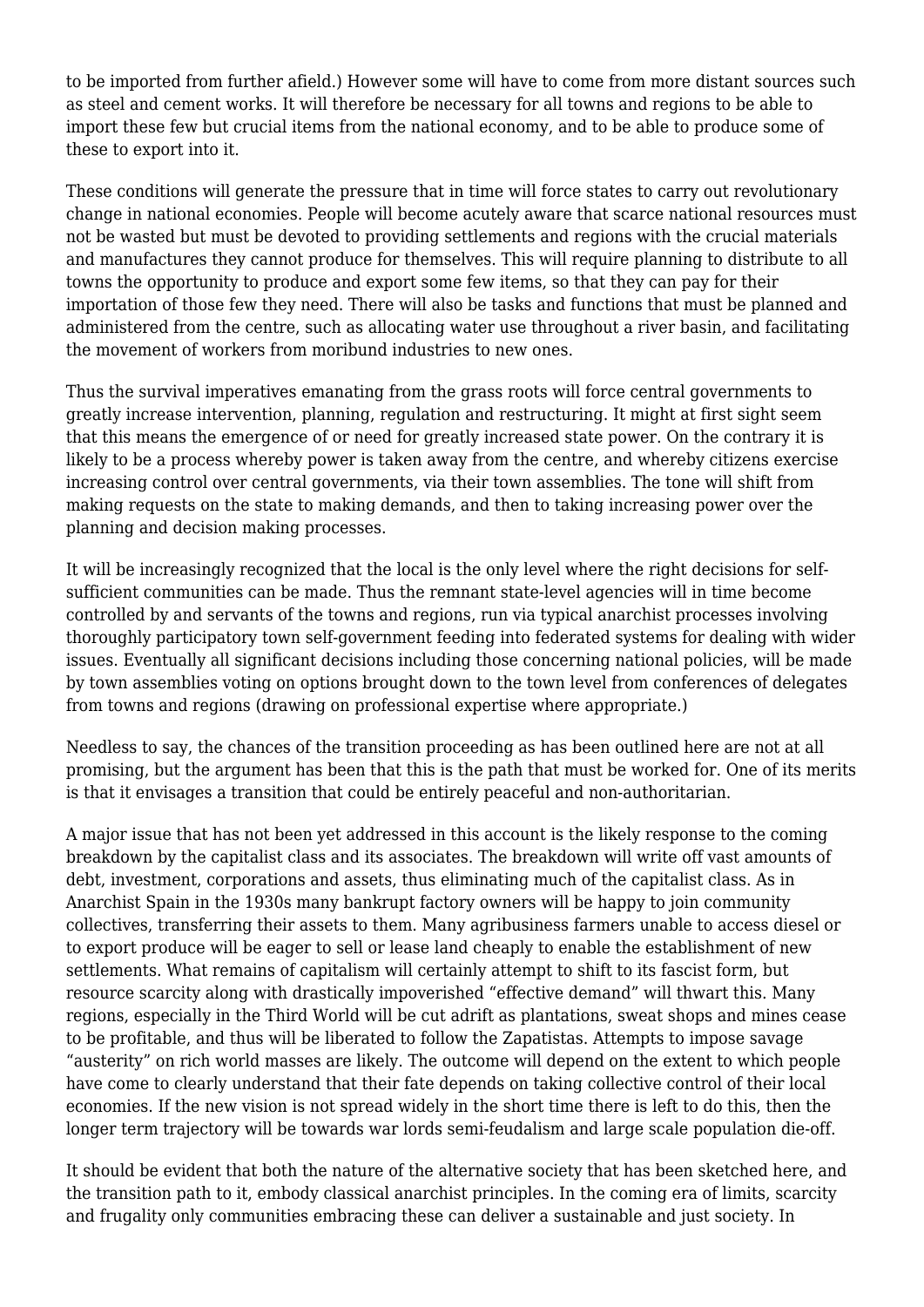addition the path to the establishment of those communities cannot be other than via prefiguring whereby ordinary citizens in existing settlements building thoroughly participatory arrangements. Neither the new society nor the strategy for achieving it can involve significant degrees of centralization.

Further, the new ways must involve "subsidiarity" whereby decisions and arrangements are worked out at the lowest levels possible, not handed down from higher officials and bureaucracies. In addition there is extensive spontaneity whereby ordinary citizens take informal and immediate action where they see the need for it. Above all, hierarchy, officials, status levels, titles, power differences and domination in any form are to be avoided if there is to be a climate of egalitarianism, empowerment, collectivism and camaraderie. These principles and practices are not matters of preference, they are about relationships and attitudes that must prevail if the community is to work well.

These have been reasons why I am an anarchist not a socialist, and the reasons why the distinction is not trivial.

——-

*(Parts of this essay have been adapted from Trainer 2020.)*

Albert, M., (2003), *Life after Capitalism*, London, Verso.

Ahmed, N. M. (2017) *Failing States, Collapsing Systems*. Dordrecht, Springer.

Appfel-Marglin, F.A. (1998) *The Spirit of Regeneration; Andean Culture Confronting Western Notions of Development*. London, Zed Books.

Avineri, S. (1968) *The Social and Political Thought of Karl Marx*. Cambridge, Cambridge University Press.

Bardi, U. (2011) "The Seneca effect: why decline is faster than growth." Cassandra's Legacy, August 28. https://cassandralegacy.blogspot.com/2011/08/seneca-effect-origins-of-collapse.html.

Basaini, A., (2019), *Fully Automated Luxury Communism*, Verso.

Bellamy Foster, J. (2011), Capitalism and Degrowth: An Impossibility Theorem, *Monthly Review*, 62, Jan.

Benholdt-Thomsen, V. and M. Mies (1999) *The Subsistence Perspective*. London, Zed.

Bookchin, M. (1980) *Towards an Ecological Society*. Montreal, Black Rose.

Cobb, K. (2019) "The wheels come off shale oil." *Resilience*. 11th Aug.

Collins, C. (2018) "Catabolism: Capitalism's Frightening Future." *Our Place in the World*, November.

Cunningham, N. (2029) "The EIA Is Grossly Overestimating U.S. Shale." *OilPrice.com*, 12 November.

Duncan, R. C. (2013) "Olduvai Theory; Heading into the gorge." *The Social Contract Theory Journal*, Winter, (23), 2.

Fotopoulos, T., (1997), *Towards an Inclusive Democracy*, London, Cassell.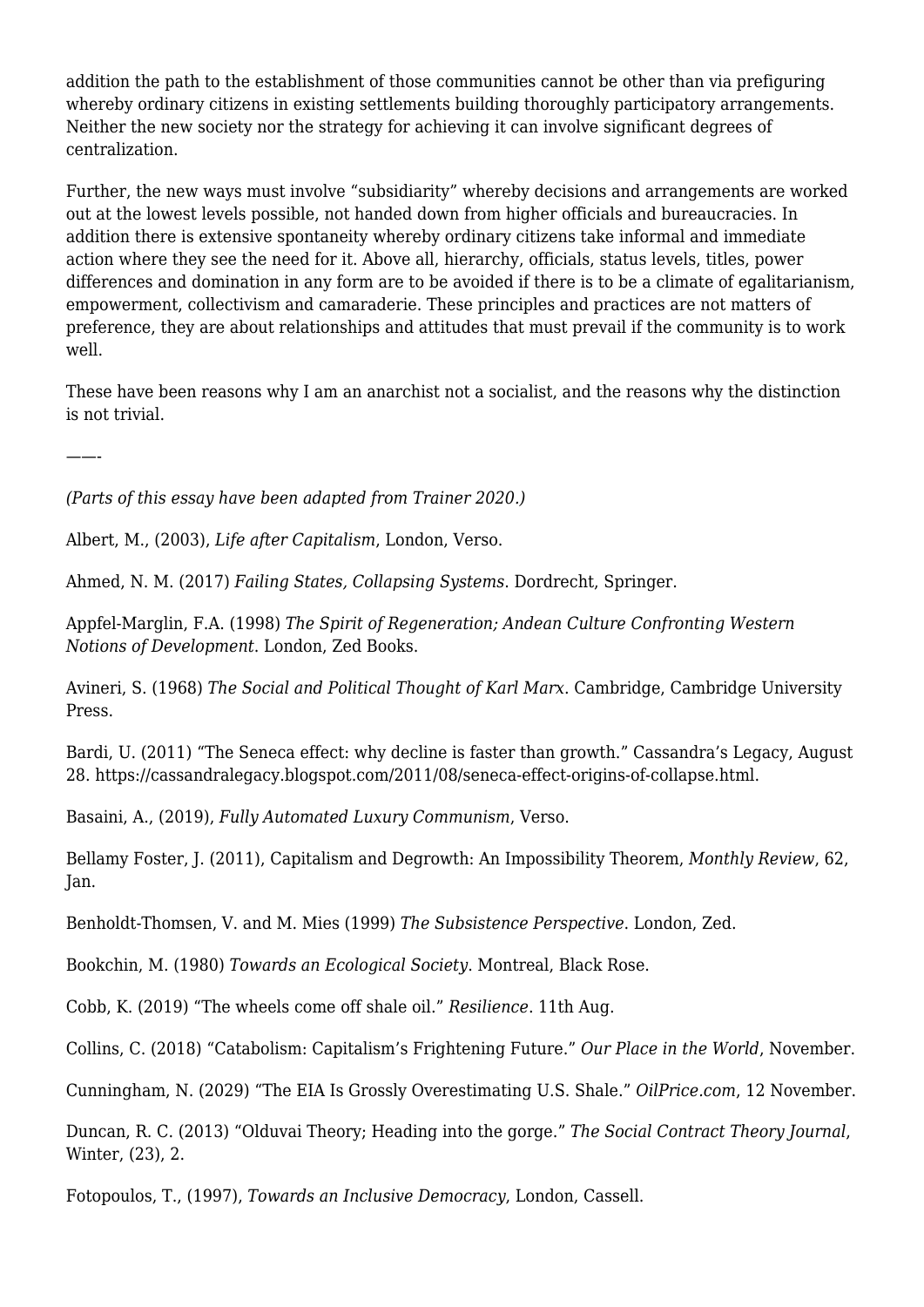Greer, J.M., (2005), "How Civilizations Fall: A Theory of Catabolic Collapse." [https://www.ecoshock.org/transcripts/greer\\_on\\_collapse.pdf](https://www.ecoshock.org/transcripts/greer_on_collapse.pdf).

Haberle, H., et al., (2020), "A systematic review of the evidence on decoupling of GDP, resource use and GHG emissions, part II: synthesizing the insights", *Environmental Research Letters*, 15.

Hickel, J. (2018), "The great challenge of the 21st century is learning to consume less. This is how we can do it." World Economic Forum, 15th May.

Hickel J. and G. Kallis, (2019), "Is Green Growth Possible?", *New Political Economy*, April. DOI: 10.1080/13563467.2019.1598964

Hughes, D. (2016), "Tight Oil Reality Check." Post Carbon Institute. *Resilience*. Dec. 15.

Korowicz, D. (2012) Trade: Financial System Supply-Chain Cross-Contagion: A study in global systemic collapse. Metis Risk Consulting & Feasta.

Korten, D.C. (1999) *The Post-Corporate World*. West Hartford, Kumarian Press.

Kovel J., (2007), *The Enemy of Nature: The End of Capitalism or the End of the World*. London, Zed.

Kunstler, J. (2005) *The Long Emergency; Surviving the Converging Catastrophes of the Twenty-First Century*. New York, Grove/Atlantic.

Leahy, T., (2009), *Permaculture Strategy for the South African Villages*, Palmwoods, Qld, PI Productions Photography.

Leahy, T., (2018), *Food Security for Rural Africa: Feeding the Farmers First*, Routledge.

Levin, K. (2018) "According to New IPCC Report, the World Is on Track to Exceed its "Carbon Budget" in 12 Years." World Resources Institute, October 7.

Lockyer, J. (2017) "Community, commons, and De-growth at Dancing Rabbit Ecovillage." *Political Ecology*, 24, 519-542.

Lowy, M., (2018), (2010), "Why Ecosocialism: For a Red-Green Future", Great transition Initiative, December. https://greattransition.org/images/Lowy-Why-Ecosocialism.pdf

Marshall, P. (1992) *Demanding the Impossible: The History of Anarchism*. London, Harper Collins.

Mason, C. (2003) *The 2030 Spike: Countdown to Catastrophe*. London, Earthscan.

Mies, M. and V. Shiva (1993) *Ecofeminism*. Melbourne, Spinifex.

Morgan, T. (2012) *Perfect Storm: Energy, Finance and the End of Growth*. Tullet Prebon.

Our World in Data (2019) "Renewable Energy Consumption." https://ourworldindata.org/.

Parrique, T. et al., (2019) *Decoupling Debunked*. European Environmental Bureau. July. https://eeb.org/library/decoupling-debunked/.

Pepper, D. (1996) *Modern Environmentalism*. London, Routledge and Kegan Paul.

Phillips, L. (2014) *Austerity Ecology and the Collapse-Porn Addicts; A Defence of Growth, Progress,*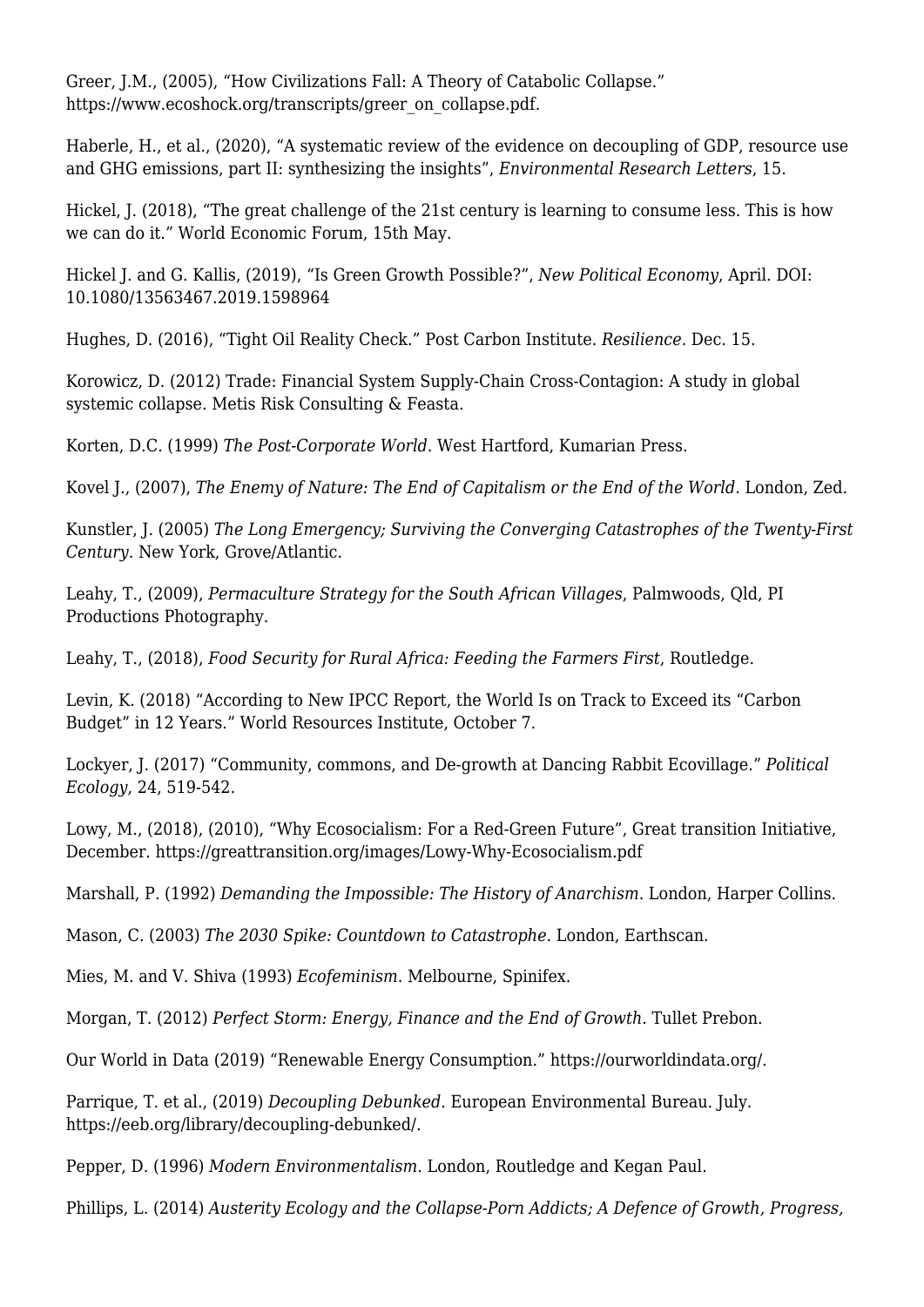*Industry and Stuff*. Winchester, Zero Books.

Quinn, D. (1999) *Beyond Civilization*. New York, Three Rivers Press.

Rai, M. (1995) *Chomsky's Politics*. London, Verso.

Randers, J. (2012) "2052: A Global Forecast for the Next Forty Years". New York, Chelsea Green.

Relocalise, (2009) http://www.postcarbon.org/relocalize.

Rude, C. (1998) "Postmodern Marxism; A critique." *Monthly Review*, November, 52-57.

Sarkar, S., (1999), *Eco-Socialism or Eco-Capitalism? – A Critical Analysis of Humanity's Fundamental Choices*. London: Zed Books.

Sharzer, G., (2012), *No Local: Why Small-Scale Alternatives Won't Change The World*, Winchester, Zero Books.

Smith, R., (2016) *Green Capitalism; The God that Failed*, London, Institute for Policy Research and Development.

Steffen, W. (2020) "Labor's climate policy is too little, too late. We must run faster to win the race." *The Conversation*. February 24.

St-Onge, E. (2015) "Senegal transforming 14,000 villages into eco-villages!" [https://valhallamovement.com/senegal-launches-program-transition-14000-traditional-villages-ecovill](https://valhallamovement.com/senegal-launches-program-transition-14000-traditional-villages-ecovillages/) [ages/.](https://valhallamovement.com/senegal-launches-program-transition-14000-traditional-villages-ecovillages/)

Trainer, T., (2018), "Kurdist Rojava; A social model for our future", *Resilience*, 3 Jan.

<https://www.resilience.org/stories/2020-01-03/kurdist-rojava-a-social-model-for-our-future/>

Trainer, T., (2019), "Remaking settlement for sustainability"; *Journal of Political Ecology*, 26.1

Trainer, T., (2020), "Simpler Way transition theory"; *Real World Economic Review*, 93, 96-112.

Trainer, T. (2021), Degrowth: How Much is Needed?. *Biophys Econ. Sust*., 6, 5. https://doi.org/10.1007/s41247-021-00087-6

Trainer, T., (2018), "The Catalan Integral Cooperative … The Simpler Way revolution is well underway!", FEASTA Admin, Feb.. 28 https://www.feasta.org/author/admin/, and by Resilience, Jan 17.

https://www.resilience.org/stories/2018-01-17/the-catalan-integral-cooperative-the-simpler-way-revol ution-is-well-underway/

TSW, (2016), The New Economy. [https://thesimplerway.info/NEW ECONOMY.htm](https://thesimplerway.info/NEW%20ECONOMY.htm)

TSW, (2017), The Alternative Society. thesimplerway.info/AltSoc.Long.htm

Whipple, T., (2019) "Peak Oil Review." 4 November. *Peak-Oil.org*.

Wiedmann, T., H. Schandl, and D. Moran (2014) "The footprint of using metals: New metrics of consumption and productivity." Environmental Economics Policy Studies, Online, 26th June.